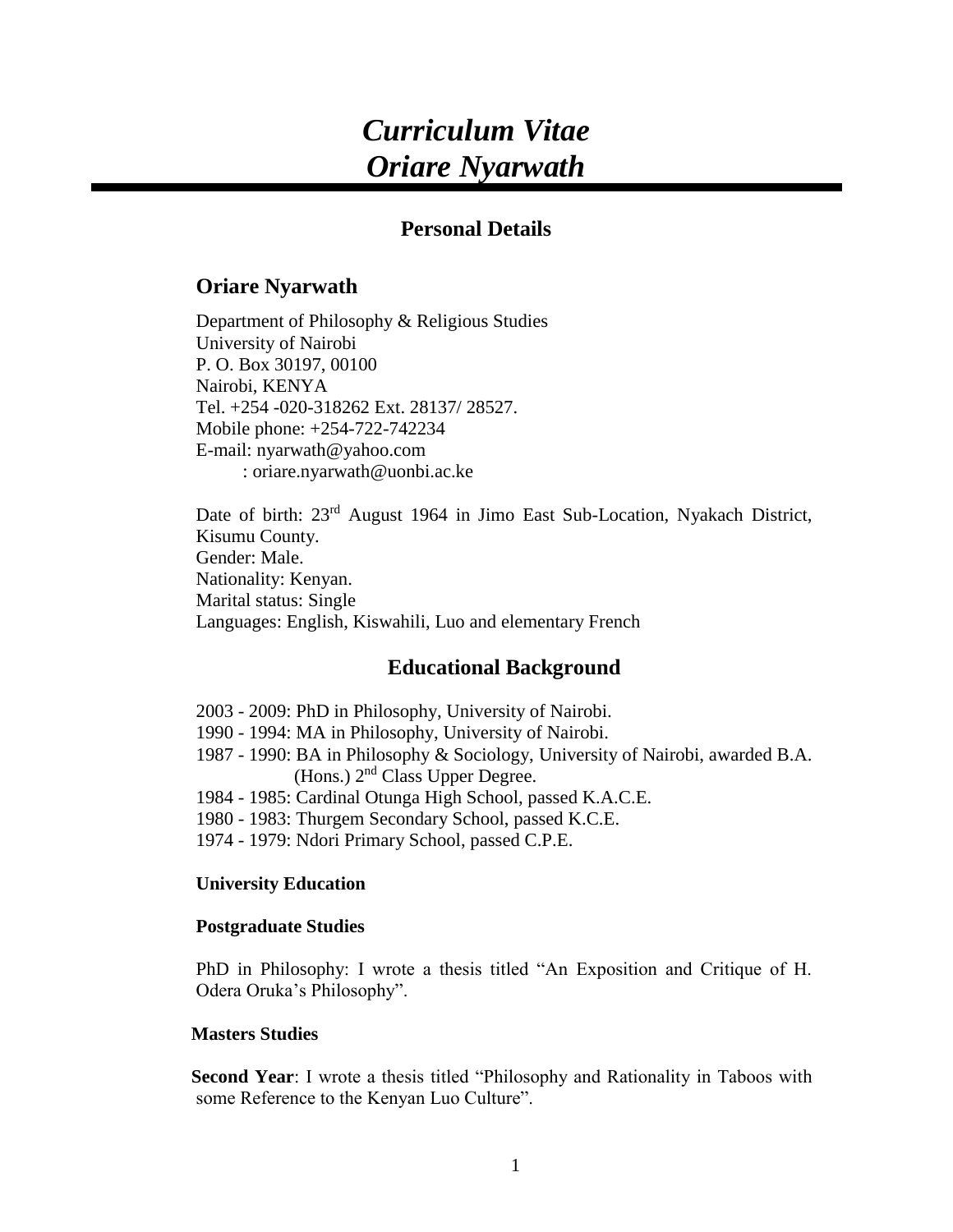## **First Year**

Philosophy: Logic

- : Philosophy in Africa
- : Ethics and Social Philosophy
- : Metaphysics

#### **Undergraduate Courses Studied**

#### **Third Year**

|           | Philosophy: Contemporary Philosophy |
|-----------|-------------------------------------|
|           | : Metaphysics                       |
| Sociology | : Criminology                       |
|           | : Family and Child Welfare          |

#### **Second Year**

 Philosophy : Ethics : Philosophy of Social Sciences Sociology : Methods of Social Investigation

: Sociology of the Family

# **First Year**

Philosophy: Introduction to Philosophy : Logic Sociology : Introduction to Sociology and Anthropology : Rural Sociology Religious Studies: Sociology of Religion : Comparative Religion

## **Academic Positions**

December 2011 to Present: **Senior Lecturer** in Philosophy, University of Nairobi.

May 2003 – December 2011: **Lecturer** in Philosophy, University of Nairobi.

April 1997 – April 2003: **Tutorial Fellow** in Philosophy, University of Nairobi.

June 1992 – April 1997: **Graduate Assistant** in Philosophy, University of Nairobi.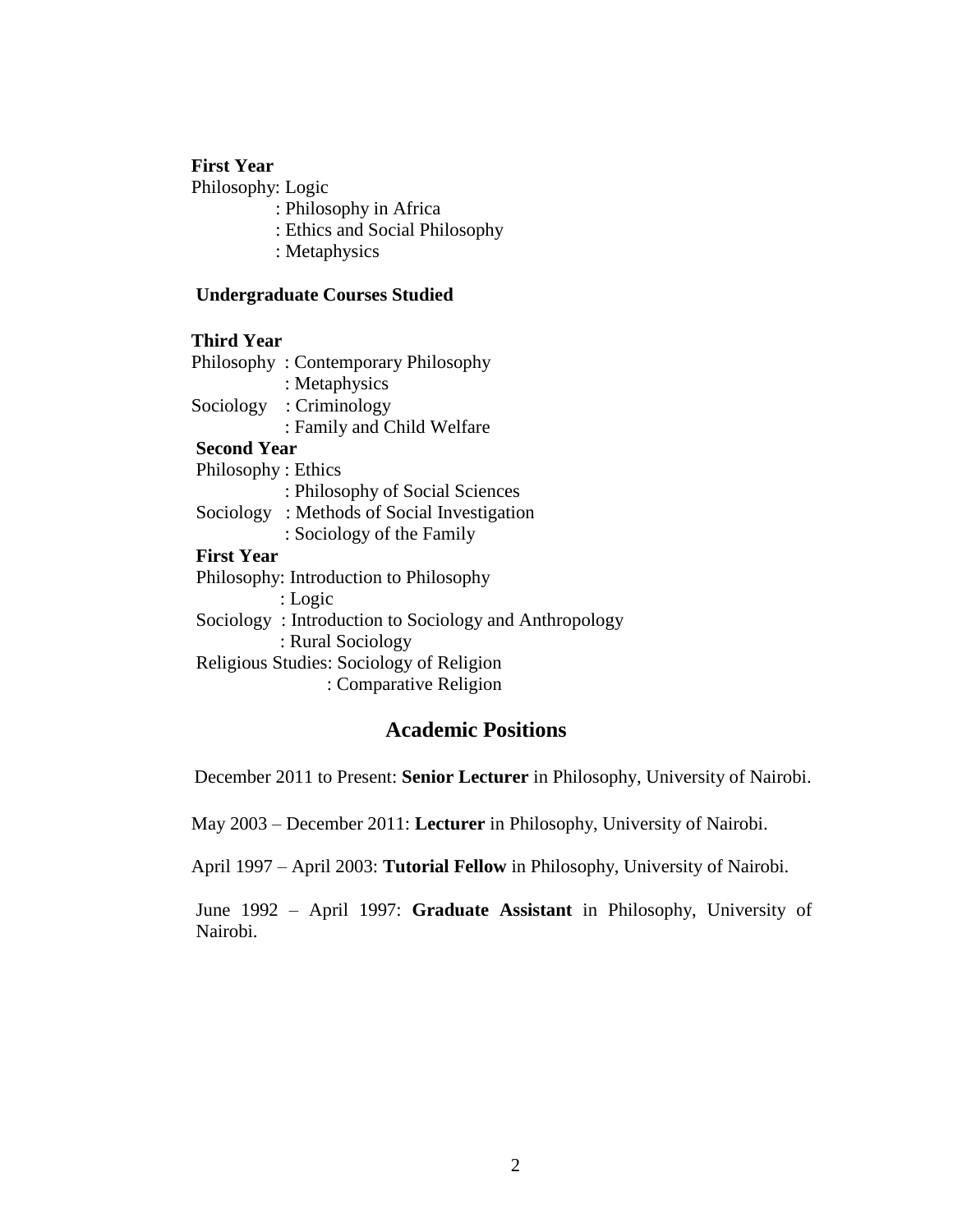# **Professional Experience**

January – May 2008: **Fulbright Visiting Scholar-In-Residence** at the University of Detroit Mercy, USA, during which I taught the following two undergraduates courses: 1) African philosophy and Culture, and 2) Symbolic Logic.

January – April 2006, September - December 2009 & June – July 2011: Taught a Masters course **Sage Philosophy** at MIASMU – Maryknoll Institute of African Studies of Saint Mary's of Minnesota / USA and Tangaza College, Nairobi, Kenya.

January 2000 to date: Doing part-time teaching Logic and African Philosophy at Consolata Institute of Philosophy, Lang'ata.

August 1994 – December 2007: Part-time teaching Logic and African Philosophy at the Apostles of Jesus Seminary, Lang'ata.

January – May 2008: **Fulbright Visiting Scholar-In-Residence** at the University of Detroit Mercy, USA, during which I taught the following two courses, African Philosophy and Culture, and Symbolic Logic, besides attending conferences and giving talks.

#### **Seminar Participation**

19-21 November 2013: A member of the Organizing Committee of the Henry Odera Oruka held at Goethe Institut, Nairobi, during which a presented a paper, "The Right to a Human Minimum as a Principle of Global Justice".

14-16 October 2013: Attended a Seminar on the launch of the Doctoral Programs of Philosophy and Geography at the Universidade Pedagogica-Mozambique (Pedagogical University), Maputo, Mozambique, during which I presented a paper, "The History and Status of PhD Program at the University of Nairobi".

4-9 November, 2012: I attended a Writers Workshop at KWTI in Naivasha organized by ODL, University of Nairobi.

14-15 July, 2011: I attended a Symposium on "Knowledge, History, People: Communitarian Threads in the Thought and Works of E. S. Atieno-Odhiambo" at Maseno University organized by Maseno University and University of Louisville.

15-20 July, 2010: A member of a Plenary Panel presentation of Kai Kresse's Book *Philosophizing in Mombasa: Knowledge, Islam and Intellectual Practice on the Swahili Coast* (2007) during the  $8<sup>th</sup>$  Conference of the International Society for the Oral Literatures of Africa (ISOLA), Leisure Lodge Resort, Diani, Mombasa.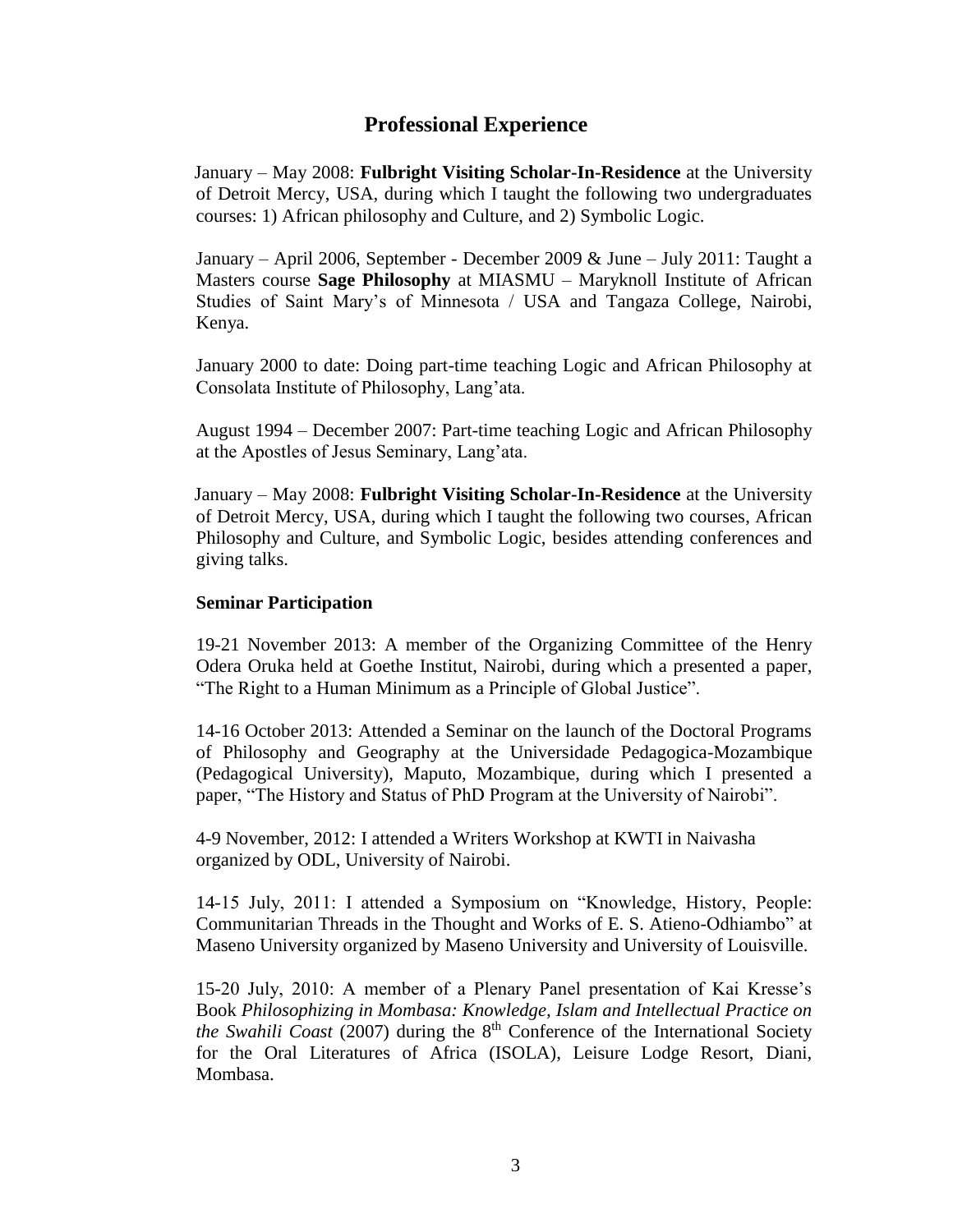14-16 March, 2011: I attended the  $10<sup>th</sup>$  Hekima College Symposium on Theology and Peace Building as a Responder to a paper "Critical African cultural values that can be incorporated and inculcated in the education system for development, peace building, and good governance".

25 August, 2010: I presented a paper 'Ethical Conception of the Person and the Problem of Criteria" at Consolata Institute of Philosophy during its annual Philosophy Day.

18-20 November, 2009: I attended a Conference in Dar es Salaam on Philosophy in East Africa, organized by Philosophy Unit [University of Dar es Salaam], Department of Philosophy & Religious Studies [University of Nairobi], Department of Philosophy [Makerere University], MoRes Academy [Finland] and Department of Social and Moral Philosophy [University of Helsinki].

4-6 November, 2009: I attended a Regional Workshop on Editorial and Online Peer Review organized by International Network for the Availability of Scientific Publication in conjunction with University of Nairobi, held at Kenya School of Monetary Studies.

9-11April 2003: I participated and presented a paper at the  $9<sup>th</sup>$  Annual Conference of the International Society for African Philosophy and Studies (ISAPS) at the University of Dar es Salaam, Tanzania.

16-18 December 2002: I participated and presented a paper at the Experts Consultative Meeting on Pan-African Cultural Congress organized by the African Union, held in Nairobi.

21 November 2002: I participated in the organization of and presented a paper in the Seminar marking the celebration of UNESCO Philosophy Day organized by the University of Nairobi, Department of Philosophy and UNESCO/UNITWIN Chair, at the University of Nairobi.

13-15 October 2002: I participated and presented a paper in a Workshop on "Politics of Transition in Kenya" organized by the Department of Government and Public Administration, University of Nairobi, held at Safari Park Hotel, Nairobi, Kenya.

3-6 September 2001: I attended, as a participant, an annual conference on "Ethnicity in an Age of Globalization" at Uganda Martyrs University, Uganda.

10-12 March 2000: I participated in the organizing of the 6th Annual Conference of the International Society for African Philosophy and Studies (ISAPS) held at the University of Nairobi.

25 - 29 July 1995: I participated in the organizing "XIV World Conference of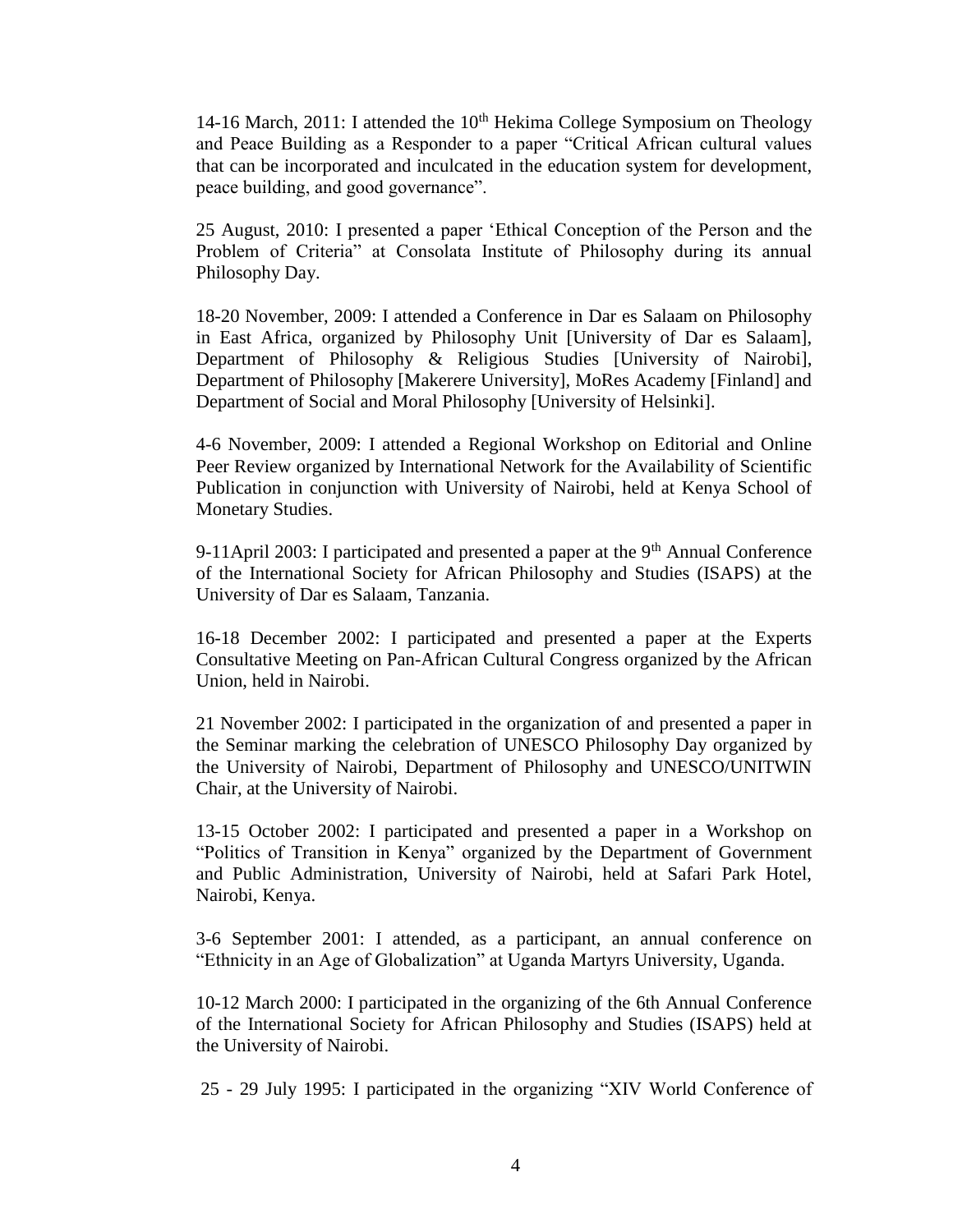World Futures Studies Federation" in Nairobi Kenya, as member of the Local Organizing Committee.

19 - 21 August 1993: I participated in a Conference on "Kenya's transition to Multi-party Democracy: A Study of the 1992 Elections" held in Nairobi in which I presented on behalf of Prof. H. Odera Oruka, a paper on the" The Kenya Multiparty Elections -1992: Ugenya Constituency".

20 -30 April 1993: I attended an IAI /AAS Seminar on "African Philosophy and Critical Inquiry" held in Nairobi.

21 -25 July 1991: I participated in the World Conference of Philosophy on "Philosophy, Humanity and Environment" in Nairobi (Kenya) as a member of the secretariat.

## **Academic Works**

November 19 - 21, 2013: "The Right to a Human Minimum as a Principle of Global Justice". A paper presented during Henry Odera Oruka Symposium, at Goethe – Institut, Nairobi.

October 14-16, 2013: **"**Doctoral Programme in Philosophy and Development of Philosophy at the University of Nairobi: History and Status". A paper presented during the launch of the Doctoral programmes in Philosophy and Geography at the Universidade Pedagogica – Maputo, Mozambique.

December, 2012: "Knowledge Production in Africa", submitted as chapter contribution to a UNESCO book project titled *African Cultures, History and Civilizations*, yet to be published.

August 25, 2010: I presented a paper "Ethical Conception of the Person and the Problem of Criteria" at Consolata Institute of Philosophy during its annual Philosophy Day.

2009: PhD thesis titled "An Exposition and Critique of H. Odera Oruka's Philosophy".

February 2008: Translation of F. Ochieng'-Odhiambo's paper "Ang'o Man e Nying'? Okange Ang'wen Mag Nyinge e Oganda Luo" into English "What is in a Name? Four Levels of Naming among the Luo"; later published as a chapter in *Listening to Ourselves: A Multilingual Anthology of African Philosophy* edited by Chike Jeffers. Albany: State University of New York (SUNY) Press, 2013.

March 2006: "History and Status of African philosophy at the University of Nairobi". A paper prepared for and presented during Philosophy Day on 22<sup>nd</sup> March, 2006, at Consolata Institute of Philosophy, Nairobi.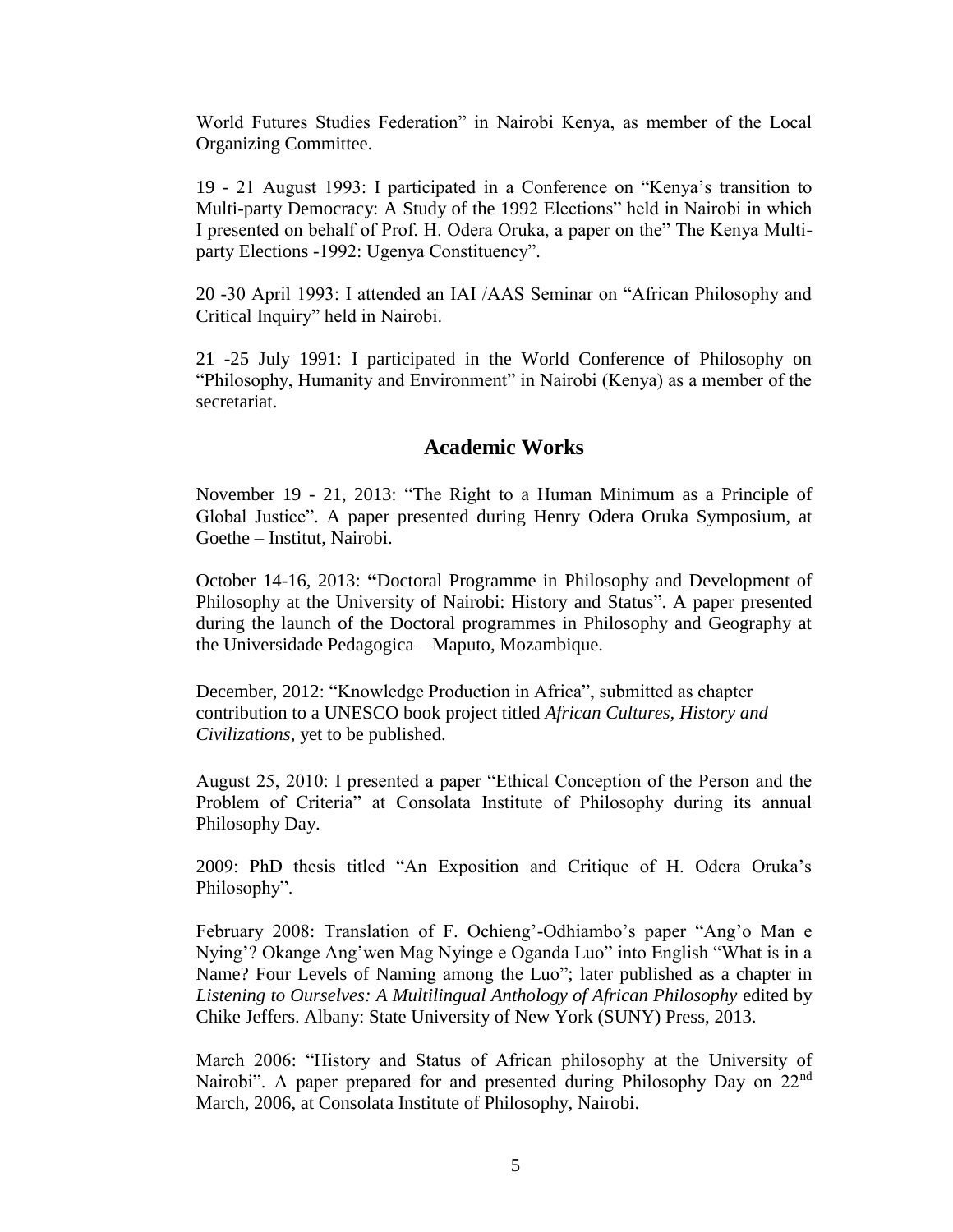9-11 April 2003: "The Role of Philosophy in Development in Africa". A paper presented at the 9<sup>th</sup> Annual Conference of the International Society for African Philosophy and Studies (ISAPS) at the University of Dar es Salaam, Tanzania.

16-18 December 2002: "The Relationship between Philosophy and Culture". A paper presented at the Expert Consultative Meeting on **Pan-African Congress** organized by the African Union at Nairobi.

November 2002: "The Normative Role of Philosophy and the Question of Human Rights". A paper presented at a Seminar, at the University of Nairobi, during the celebration of UNESCO Philosophy Day on November 21, 2002, organized by the Department of Philosophy, University of Nairobi in conjunction with UNESCO/UNITWIN Chair at the University of Nairobi.

October 2002: "Ethnicity and Ethnicism in Kenyan Politics: Fairness as a Balance". A paper presented at a Workshop on **Politics of Transition in Kenya**, organized by the Department of Government and Public Administration, University of Nairobi, held at Safari Park Hotel, Nairobi, Kenya.

March 2000: "The Moral Dilemma of Corruption". A paper that was presented at the Sixth annual conference of the International Society for African Philosophy and Studies, University of Nairobi, Kenya.

December 1999: "Odera Oruka: On Moral Arguments against Punishment". A paper presented at the Commemorative Symposium on the Fourth Anniversary of H. Odera Oruka's death on Friday, 10 December 1999.

January 1999: "The Central issue in Odera Oruka's Sage Philosophy". A paper presented at the Commemorative Symposium on the Third Anniversary of H. Odera Oruka's death on Friday, 22 January 1999 at the University of Nairobi, Kenya.

July 1998: "The Concept of Development and the Kenyan Experience", a paper presented at the Historical Association of Kenya Annual Conference at Asis Hotel, Eldoret, Kenya, 2 - 4 July, 1998.

December 1997: "Some Luo socio-cultural values that affect family planning" (Unpublished paper).

November 1996: "The Luo care for widows (*Lako*) and contemporary challenges" a paper sent for ISAADPS conference in South Africa, March 1997. It was also presented at a seminar in the Department of Philosophy, University of Nairobi on April 22, 1997.

1994: MA thesis entitled "Philosophy and Rationality in Taboos with special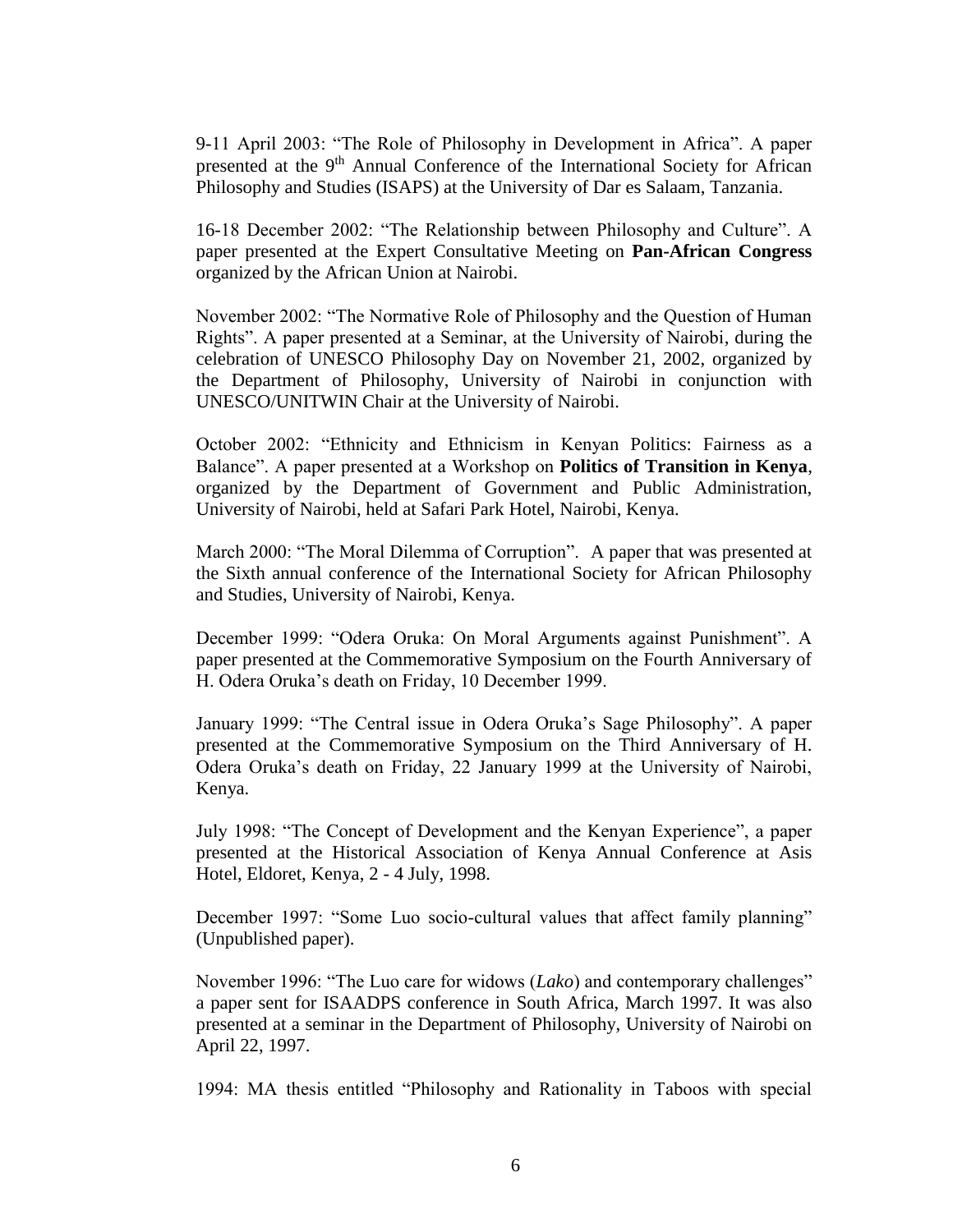Reference to the Kenyan Luo Culture".

## **Publications**

## **1. Book authored**

*Traditional Logic: An Introduction*. Nairobi: Consolata Institute of Philosophy Press, 2010/2007.

## **2. Book co-authored**

*Theory and Practice of Governance in Kenya: Towards Civic Engagement*. (with Mary Omosa, Geoffrey Njeru, and Edward Ontita). Nairobi: University of Nairobi Press, 2006.

## **3. Book co-edited**

*Thought and Practice in African Philosophy*. (with Gail Presbey, Daniel Smith and Pamela A. Abuya). Nairobi: Konrad Adenauer Foundation, 2002.

## **4. Book chapter contributions**

- **I.** Translator: "What's in a Name? Four Levels of Naming among the Luo People" by F. Ochieng'-Odhiambo in *Listening to Ourselves: A Multilingual Anthology of African Philosophy* edited by Chike Jeffers. Albany: State University of New York (SUNY) Press, 2013.
- **II.** "Moral Ignorance and Corruption" in *Thought and Practice in African Philosophy*. Edited by Gail Presbey and others. Nairobi: Konrad Adenauer Foundation, 2002.
- **III.** "Sagacity and Freedom" in *Sagacious Reasoning: Henry Odera Oruka in Memoriam.* Edited by Anke Graness and Kai Kresse. Frankfurt am Main: Peter Lang, 1997; Nairobi, Kampala, Dar es Salaam: East African Educational Publishers, 1999.

## **5. Articles**

- a) "Understanding Social Freedom and Humanism in Odera Oruka's Philosophy" in *Thought and Practice: A Philosophical Association of Kenya (PAK)*, New Series, Vol. 4 No. 2, December 2012, pp. 75-96; *http://ajol.info/index.php/tp/index*
- b) "H. Odera Oruka: A Biographical Sketch" in *Thought and Practice: A Philosophical Association of Kenya (PAK)*, New Series, Vol. 4 No. 2, December 2012, pp. iii-v; *http://ajol.info/index.php/tp/index*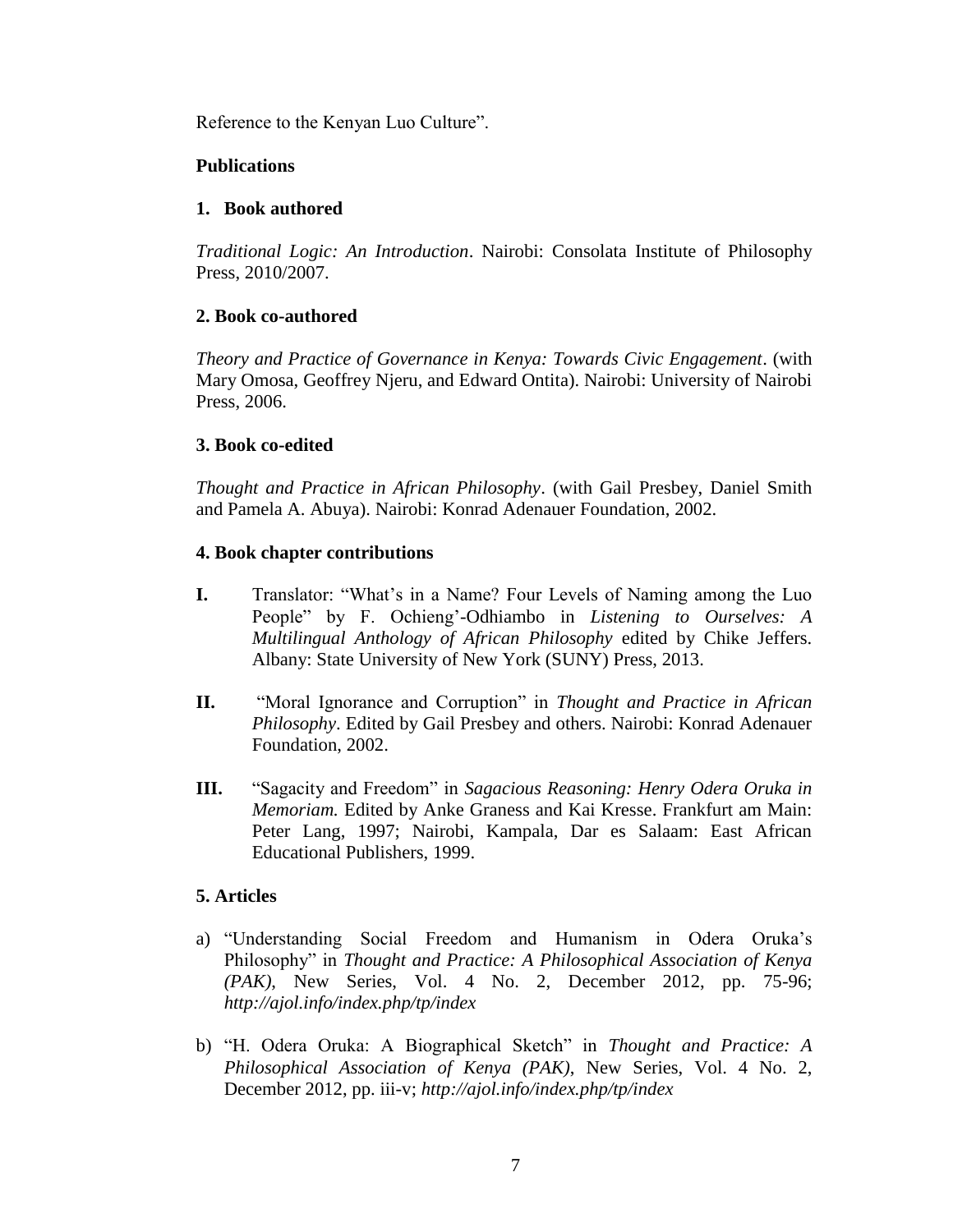- c) "The Luo Care for Widows (*Lako*) and Contemporary Challenges" in *Thought and Practice: A Journal of the Philosophical Association of Kenya (PAK)*, New Series, Vol. 4 No 1, June 2012, pp. 91-110; *http://ajol.info/index.php/tp/index*
- d) "Ethnicity and Ethnicism: What is Wrong?" in *Horizons: A Journal of Philosophy*, Vol. 1, 2010.
- e) "History and status of African philosophy at the University of Nairobi", in *Horizons: A Journal of Philosophy*, Vol. 1, No. 1, 2009.
- f) "The Role of Philosophy in Social Development" in *Hekima: Journal of the Humanities and Social Sciences*, University of Nairobi, Vol. III, No.1, 2005; also in *Sophia*, Issue No. 5, 2005 (Occasional Publication of Apostles of Jesus Major Seminary Philosophicum, Nairobi).

#### **6. External Examinations**

1. Kenyatta University, Kenya Postgraduates and Undergraduate (March 2013to date )

#### **7. Supervisions and Teaching**

#### **a) PhD Supervision**

- 1. August 2011 to date: Thesis by Julius Wambua Mbithi **"Philosophical Hermeneutics: Application in African Philosophy"**. (UON) **On-going**.
- 2. BISHYANUKA Joseph**, "Rwandese Ethical Values: Challenges in the Third Millennium."** (CUEA) 2013. **On-going.**
- 3. MBURU Simon Njuguna (Fr) 1021547, **"UTUISM: The African Definition of Humanism."** (CUEA) October 11, 2013. **On-going.**

#### **b) MA Projects Supervision**

- 1. Theresa Aoko Otieno C50/76283/2009, "A Critical Appraisal of Bernard Lonergan's Notion of Judgment as a Response to the Critical Problem" (University of Nairobi, 2013). **Successful completion**.
- 2. Otieno-Adipo C50/62858/2010, "Knowledge and Epistemic Justification: An Appraisal of Robert Nozick's Truth-Tracking Theory" (University of Nairobi, 2012) **Succesful completion**.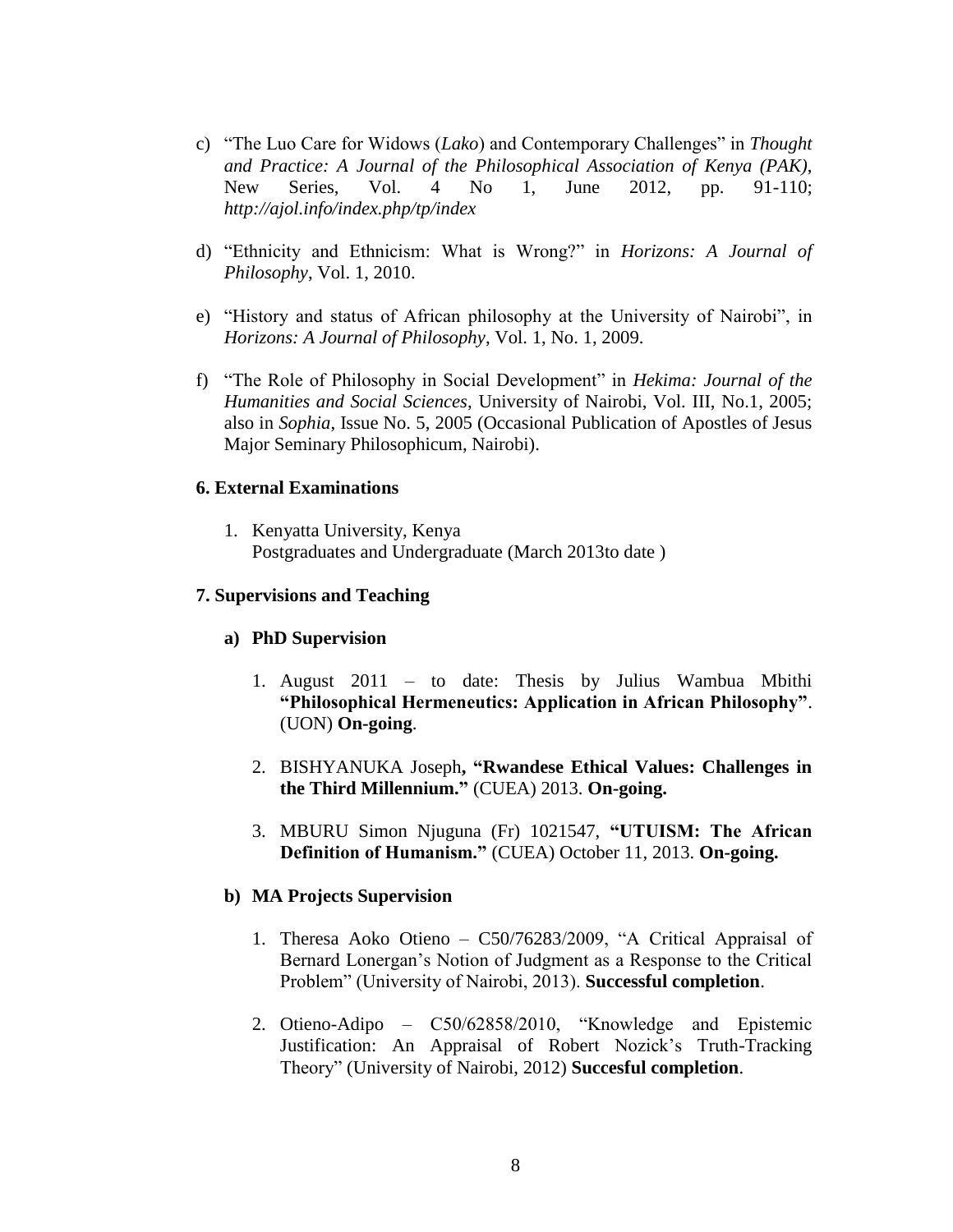- 3. Kevin Karimi C50/72278/2008, "Moral Objectivism versus Moral Relativism: A Critical Examination" (University of Nairobi, 2011). **Successful completion**.
- 4. George Ondik Odhiambo, "Ethical Issues in HIV/AIDS Prevention" (University of Nairobi, 2008). **Successful completion**.
- 5. Joel Ndirangu Kagema, "An Examination of the Ethics of Human Reproductive and Therapeutic Cloning" (University of Nairobi, 2007). **Successful completion.**
- 6. Irene A. Yambo C50/72542/2009, "From the Dying Fire Place to the Screen: Will the Screen be the Last site of the Struggle for the Control of the African Identity" (University of Nairobi, 2011) **On-going**.
- 7. Boniface Kahari Mugo C50/71483/2008, "Is Existence of evil Compatible with the Existence of God?" (University of Nairobi, 2011) **On-going**.
- **c) Teaching**
	- **I. Masters courses:** 1) Ethics and Social Philosophy (2010) 2) Philosophy of Religion (2009) 3) African Philosophy
	- **II. Undergraduate courses:** 1) Social Ethics
		- 2) Traditional Logic
		- 3) Symbolic Logic
		- 4) African Philosophy

## **8. Theses / Projects Examination**

- **a) PhD Theses**
	- 1. February 2011 Internal Examiner for PhD Thesis by Julius Wambua Mbithi **"Philosophical Hermeneutics: Application in African Philosophy"**, (University of Nairobi)
- **b) MA Theses / Projects**
	- 1. May 2013 External Examiner for MA Thesis by Mburu, Michael Mbugua, **"Reconciling Individual and Collective Interests in Kenya Healthcare [Healthcare Provision in Kenya]"**, (Kenyatta University).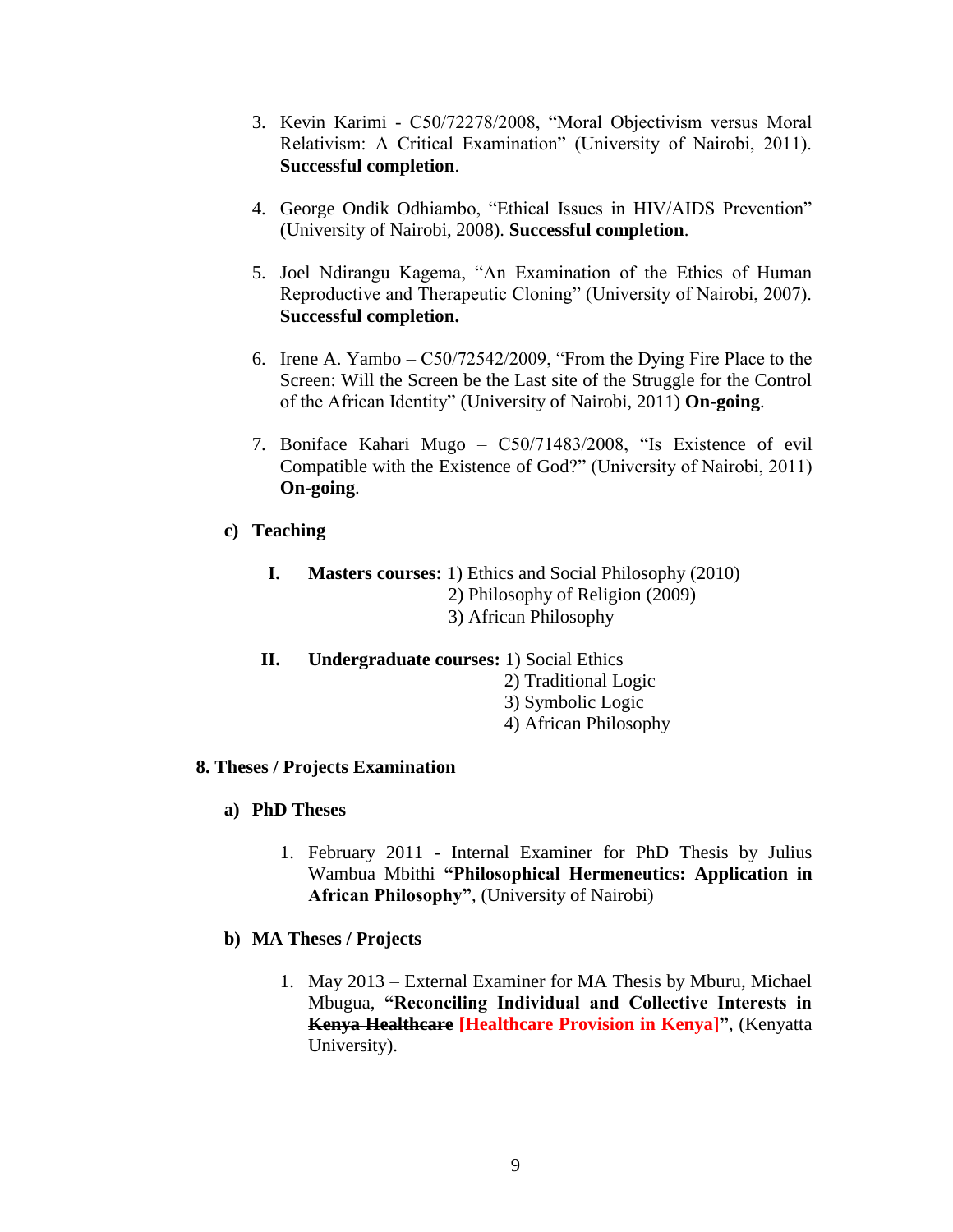## **Professional Membership**

- 1. Chairman (2013 to date ) Philosophical Association of Kenya (PAK)
- 2. Ag. Treasurer (1992 2013) Philosophical Association of Kenya (PAK)
- 3. Associate Editor (2009 to date ) Thought and Practice: A Journal of the Philosophical Association of Kenya (PAK)
- 4. Member (2000 to date ) International Society for African Philosophy and Studies (ISAPS)

## **Areas of Research Interest**

African Philosophy, Logic, Ethics, Social and Applied Ethics.

## **Academic Referees**

#### **Prof. D.A. Masolo**

Department of Philosophy College of Arts and Sciences University of Louisville Louisville, Kentucky 40292 USA E-mail: [<da.masolo@louisville.edu>](mailto:da.masolo@louisville.edu)

## **Prof. Gail Presbey**

Department of Philosophy, Briggs Building UDM - CLAE 4001 W. McNichols Rd. Detroit MI 48221 USA Phone: 313-993-1245 E-mail: <gpresbey@yahoo.com>

#### **Prof. F. Ochieng`- Odhiambo**

Department of History and Philosophy University of the West Indies Cave Hill Campus P. O. Box 64 Bridgetown Barbados WEST INDIES E-mail: <foodhiambo@hotmail.com>